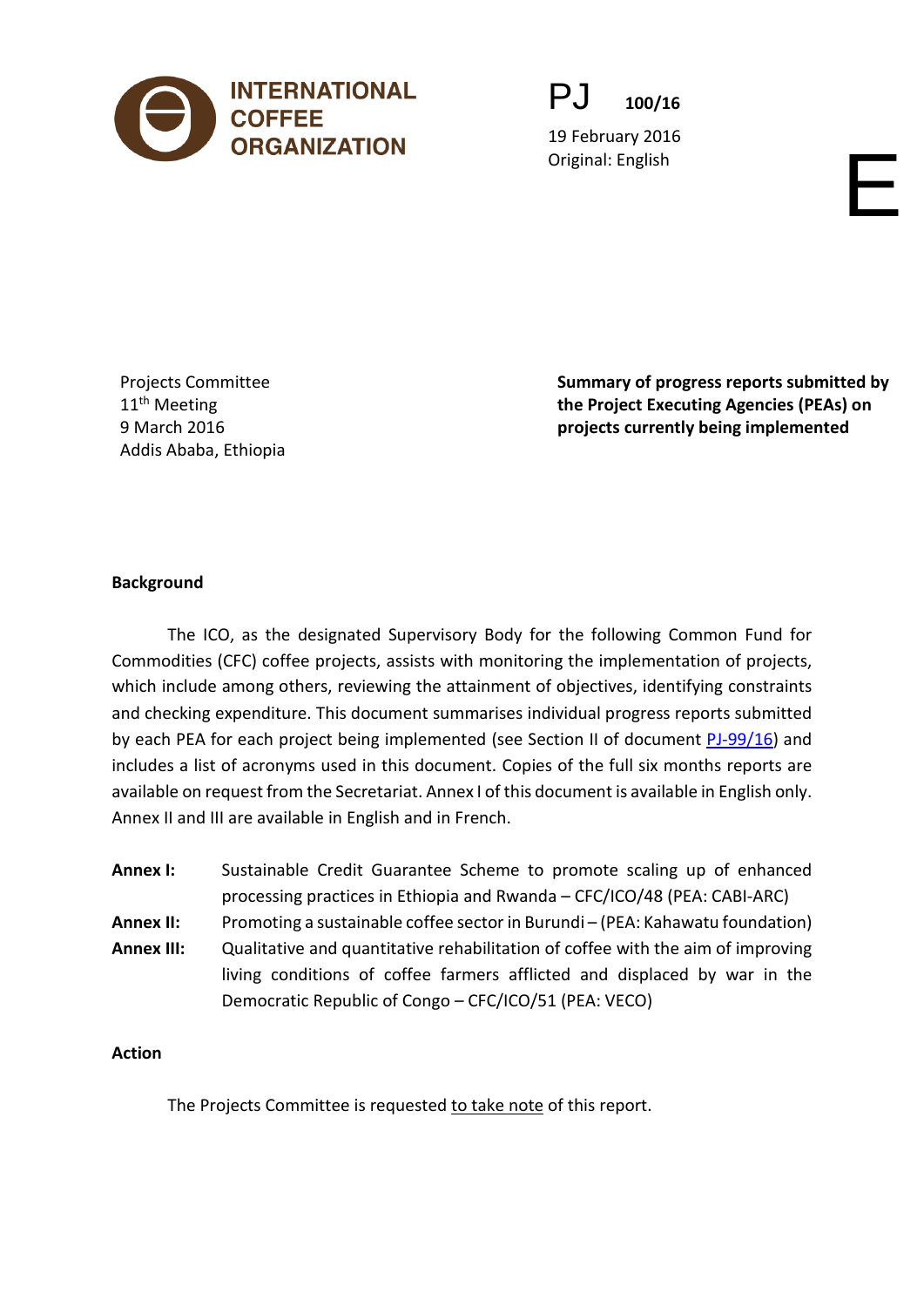### **LIST OF ACRONYMS USED IN THIS DOCUMENT**

| <b>BPR</b>   | Banque Populaire de Rwanda (Popular Bank of Rwanda)                        |
|--------------|----------------------------------------------------------------------------|
| <b>BRD</b>   | Development Bank of Rwanda                                                 |
| <b>CBO</b>   | Cooperative Bank of Oromia                                                 |
| <b>CFC</b>   | <b>Common Fund for Commodities</b>                                         |
| <b>CIRAD</b> | Centre for International Cooperation in Agronomic Research for Development |
| <b>CNAC</b>  | National Confederation of Coffee-Growers' Associations                     |
| <b>DPAE</b>  | Provincial Directorates of Agriculture and Livestock                       |
| <b>ETB</b>   | <b>Ethiopian Birr</b>                                                      |
| ECX          | <b>Ethiopian Commodity Exchange</b>                                        |
| <b>FFS</b>   | <b>Farmer Field Schools</b>                                                |
| FRw          | Rwandan franc                                                              |
| GAP          | Good agricultural practices                                                |
| ICO          | International Coffee Organization                                          |
| <b>INERA</b> | National Institute for Agronomic Study and Research                        |
| <b>IWCA</b>  | International Women's Coffee Alliance                                      |
| <b>MRW</b>   | Micro washing station                                                      |
| <b>NAEB</b>  | National Agricultural Export Development Board                             |
| OCCU         | Oromia Coffee Cooperative Union                                            |
| <b>ONC</b>   | Office National du Café                                                    |
| <b>PEA</b>   | <b>Project Executing Agency</b>                                            |
| <b>RTNB</b>  | National Radio and Television of Burundi                                   |
| <b>WWF</b>   | World Wildlife Fund                                                        |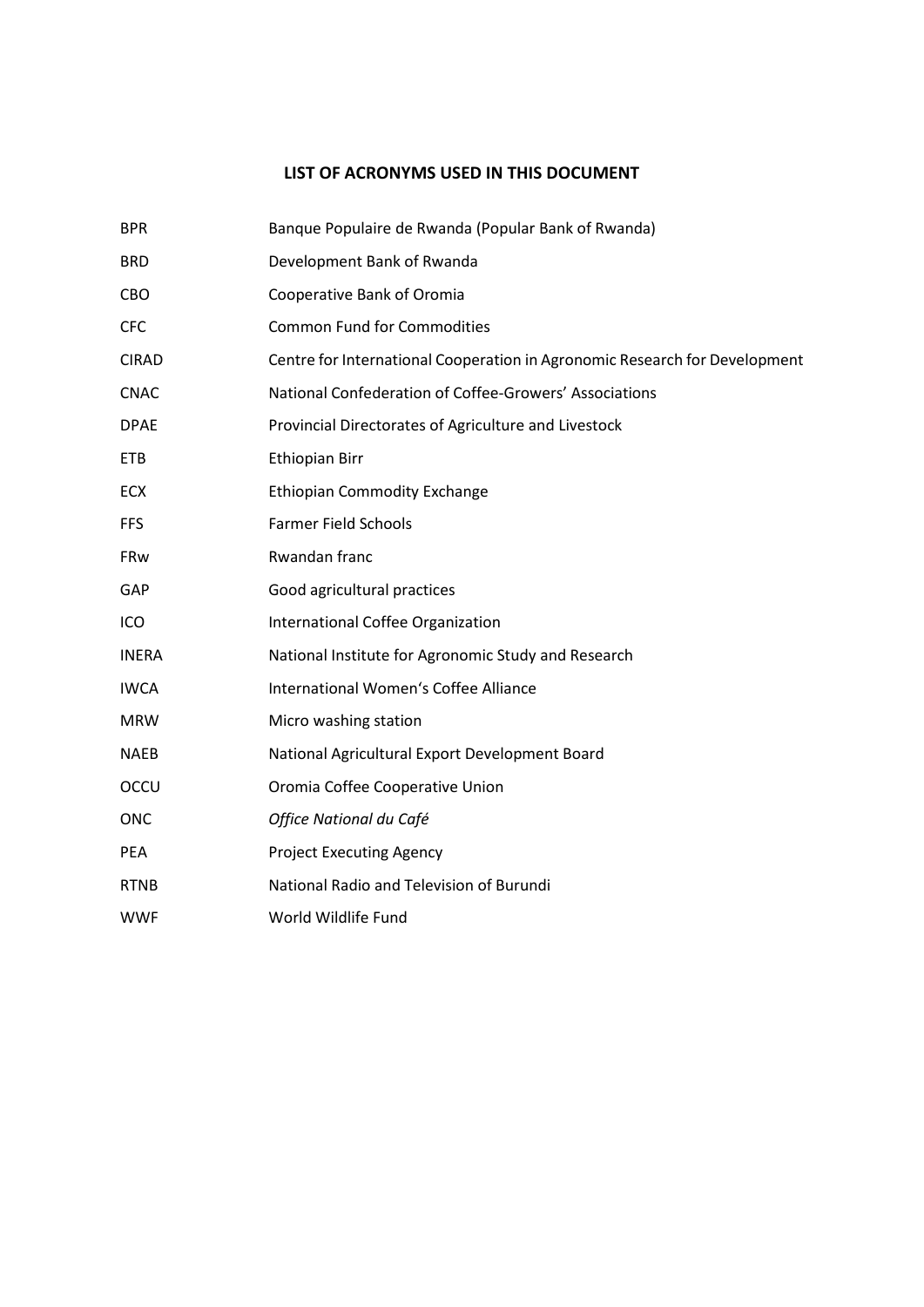### **SUSTAINABLE CREDIT GUARANTEE SCHEME TO PROMOTE SCALING UP OF ENHANCED PROCESSING PRACTICES IN ETHIOPIA AND RWANDA CFC/ICO/48**

### **Period covered by the report: July to December 2015**

### **Status of project implementation for components implemented during the reporting period**

### **Component I: Access to commercial loans by smallholder**

For the first time, the Development Bank of Rwanda (BRD) participated more actively in providing loans to the project cooperatives in Rwanda. The bank extended loans to four cooperatives totalling to FRW 478,000,000 (approximately USD 680,000). During the same period, Banque Populaire du Rwanda (BPR) extended loans to two cooperatives totalling to FRW 127,000,000 (equivalent to USD 180,000 on average). In total, 10 coffee cooperatives were supported to finalise their business plans for the purpose of receiving loans.

In the case of Ethiopia, a new milestone was achieved with respect to building a relationship with financial service providers. The primary cooperatives have managed to attract the attention of their mother Cooperative Unions when it comes to access to finances. In the past, the Cooperative Unions used to service only part of the financial demand of the Primary Cooperatives given that they were seen as not so viable and with limited options. This has since changed and the Unions are now competing with the banks to finance primary cooperatives as a means of securing coffee supply from the primary cooperatives. In the reporting year for example, 13 cooperatives accessed loans totalling to ETB7,347,000 (equivalent to USD360,000 on average) from their Unions. The Cooperative Bank of Oromia only serviced request from four cooperatives amounting to 2.2 million Ethiopia Birr (USD107,000 on average).

Market linkage support activities were undertaken in Rwanda for the cooperatives which received bank loans. Two cooperatives, Turengerikawa and Kotukanya were linked to GOMA Duty free exporters who bought the coffee at USD4.8 per kilogram of green coffee. A third cooperative, COOPROCAGI sold its coffee at USD2.9 per kilogram.

Loan recovery from cooperatives in Ethiopia continued as planned with most loans re-paid. Five cooperatives completed repaying the loans whereas the other six cooperatives entered into agreement with the bank to roll over part of the loans. In total, 11,729,500 Ethiopian Birr (Equivalent to USD574,700) was repaid. In Rwanda, the project continued to work with Duterimbere Kawa cooperative which had a default since 2012 to see how the loan could be repaid without the bank having to sell the property of the cooperative which was given as collateral. The cooperative is being linked to a marketer who can lease the facility and pay back the loan as part of the lease terms.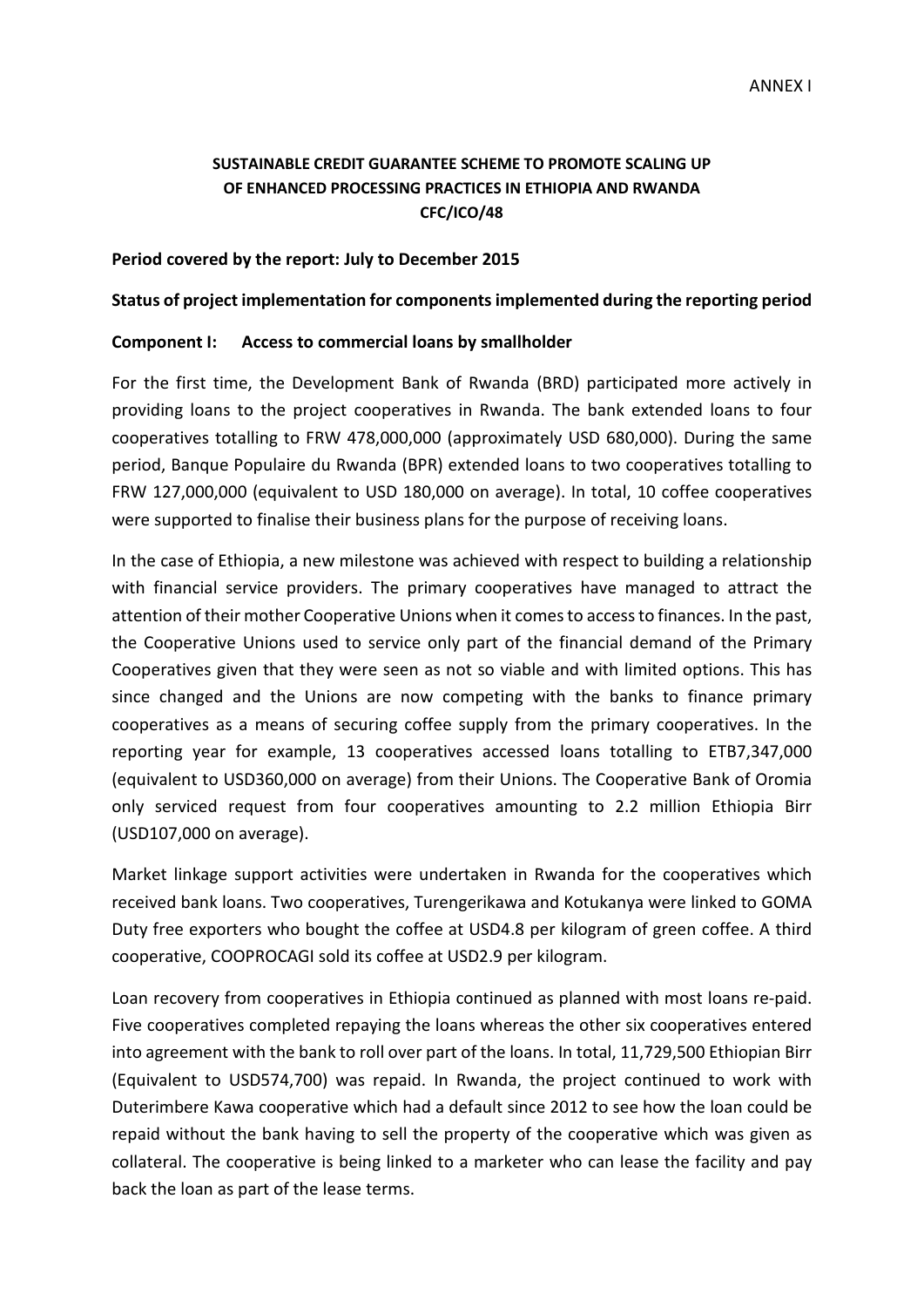We negotiated with a private company to rent the cooperative assets in order to avoid the sale of these assets so that it can save the property. The cooperative has already paid Frw5,000,000 through this rent.

### **Component II: Scaling up and out improved coffee production and processing practices**

The Farmer Field School approach was used in Rwanda, to facilitate training of 20 cooperatives. Agronomic practices covered during the reporting period included canopy management, pest control and appropriate fertiliser/pesticide use. With respect to improved processing practices, 10 coffee washing stations operators were trained on coffee cupping and how to relate coffee quality defects to faults in coffee processing. Evaluation of samples from the washing stations was undertaken by professional coffee cuppers and will be used to guide further advisory activities. To enable comparison with the cooperatives outside the training programme, coffee samples from neighboring non project cooperatives were taken for evaluation as controls.

An Exchange visit and on-site practical training were undertaken in Ethiopia between 1 and 5 November 2015 during which cooperative offices, coffee processing stations of cooperatives and private operator, and coffee nursery site were visited by the participants. The event was conducted in Yirgachefe woreda of Gedeo zone, Aleta Wondo, Dale and Wonsho weredas of Sidama zone. It was attended by 66 participants representing 22 primary cooperatives participating in the current credit guarantee scheme, their promoters, cooperative promotion and coffee quality/marketing experts drawn from all the 8 zones and 12 Woredas participating in the current scheme, and an expert from the Oromia CPA. The activity was aimed at facilitating experience and information sharing on cooperatives management; coffee processing; coffee trade, and other related aspects. In addition, the intention was to motivate the participants and to effect changes in their attitude, behaviour and practice. The training focussed on coffee harvesting from harvest to storage, coffee marketing and associated activities and effective management of cooperatives

## **Component III: Strengthening of primary cooperatives and unions**

Training of project cooperatives in Ethiopia was undertaken between 3 and 4 August 2015 in Nekemte, Asebeteferi and Wolayta Sodo towns. This concerned four training modules, namely, corporate governance, financial literacy, business planning and coffee value chain and marketing. The training in Asebeteferi and Nekemte towns were conducted in Oromiffa language whereas the sessions in Wolayta Sodo town were conducted in Amharic language. A total of 87 participants from 22 cooperatives selected from Oromia and SNNP regions attended the training. These comprised the Chairpersons, Secretaries, Treasurers and Bookkeepers from each of the cooperatives. In addition, the Cooperative promotion agents supporting the cooperatives also participated in the training.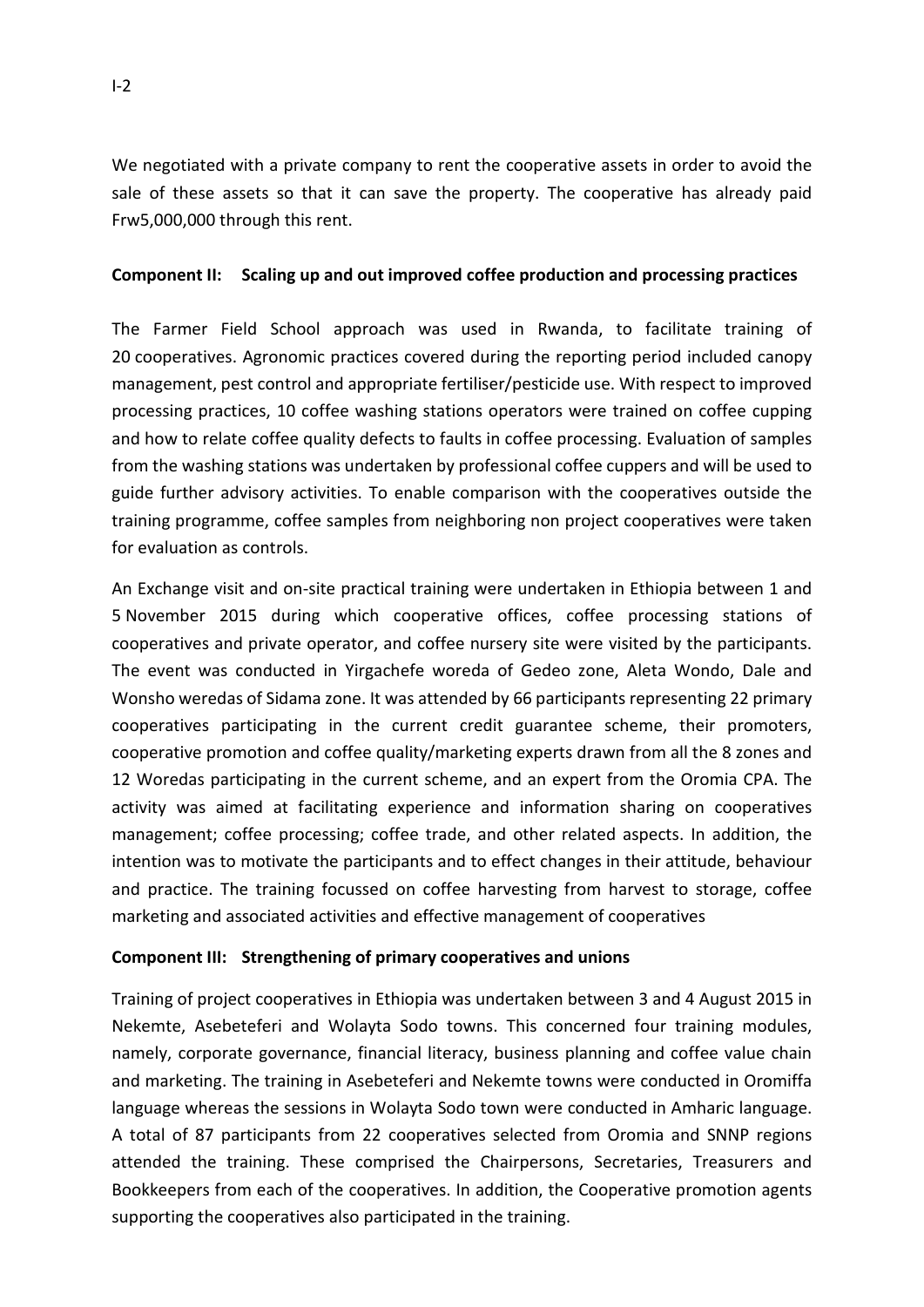In the case of Rwanda, capacity building for cooperatives was preceded by an assessment exercise to determine the current level of performance of the cooperatives and unions. The assessment took part between 6 and 14 July 2015 and covered 21 cooperatives in 13 districts from Western, Southern, Eastern and Northern provinces. The results of the assessment indicated that the cooperatives are still at different levels of performance. In particular, it was noted that there is poor capacity among Board members both at cooperatives and union levels and that the unions offer limited services to the affiliated cooperatives.

With respect to cooperatives, it was noted that there is great variation with respect to the level of management as well as in coffee production and processing. Some of the cooperatives had poor governance and had limited skills in financial management. Some of the cooperatives had established good relationships with exporters and were receiving good payments for their coffee. Most of the cooperatives visited have low level of capitalization.

Four day training was held in HUYE and Kigali from 21 to 24 July 2015. The training was organized by Banque Populaire du Rwanda (BPR), NAEB (National Agriculture Export Board) and sponsored by Rabobank. In total, 74 participants (18 women and 56 men) from 19 cooperatives were trained.

## **Component IV: Enhanced access to production and market information**

Dissemination of price information continued in Rwanda coordinated by NAEB. The information was disseminated to the project cooperatives by email.

In the case of Ethiopia, price information continued to be disseminated through the electronic system of the Ethiopian Commodity Exchange.

## **Component V: Project coordination, supervision and monitoring**

The annual planning workshop was held from 13 to 18 April 2015 in Hawassa, Ethiopia. The workshop discussed progress made since its inception and identified areas which still needed to be addressed in order to enable the project to meet its set objectives. The challenges experienced by the implementing partners were likewise discussed. The work plans and budgets 2015 were discussed and agreed upon. A field trip was organised to one of the cooperatives which benefited from the project.

The workshop observed that the set objectives in respect to the building of cooperatives and farmers in both Ethiopia and Rwanda had largely been met. Nevertheless, additional capacity building and follow up activities will be necessary to ensure the current cooperatives continue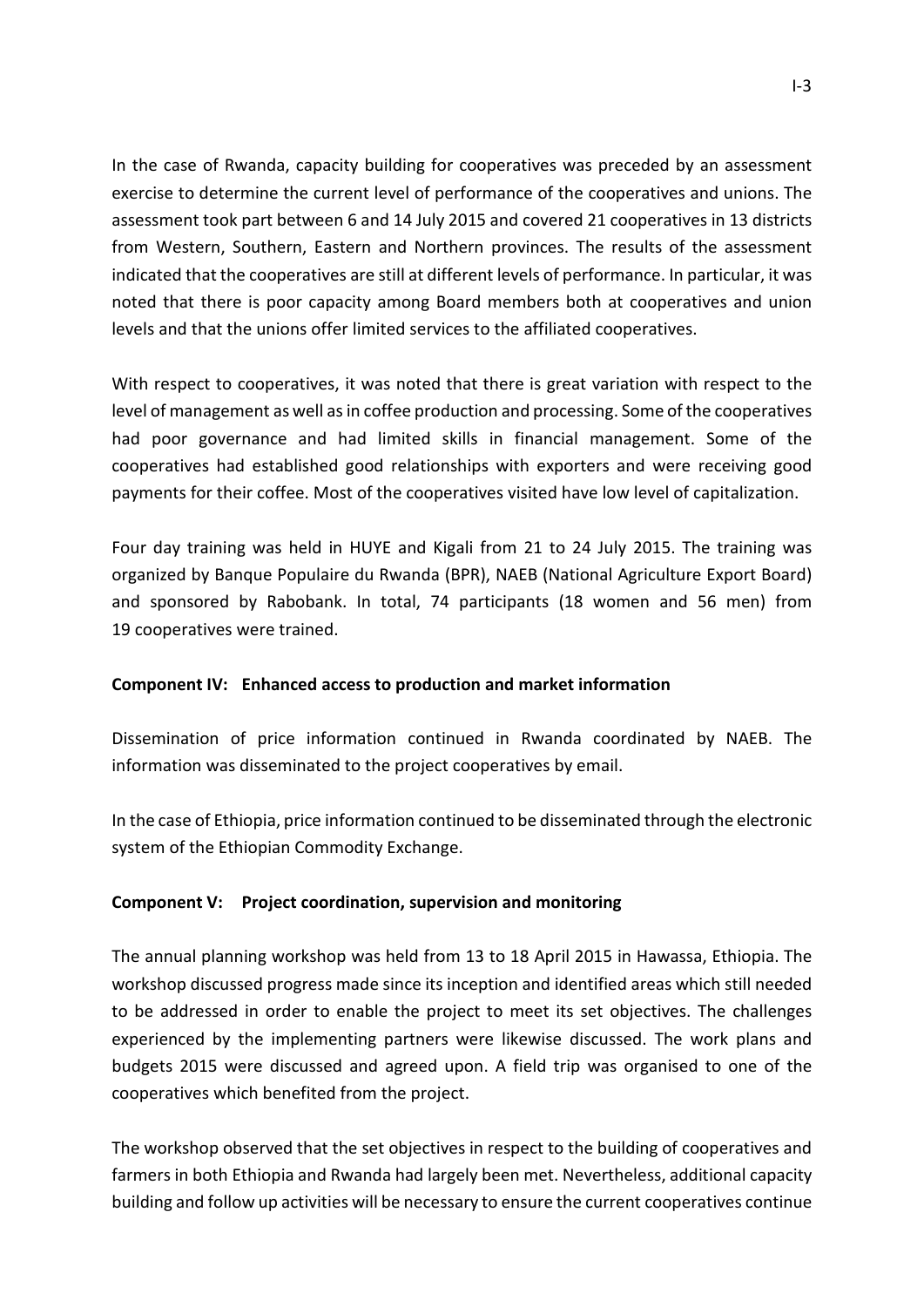in their path to progress and newly recruited ones are supported. Most importantly, it was observed that follow up activities need to be intensified to ensure any loans which are outstanding are repaid in good time. In this regard, it was recommended that the 2015 budget should emphasize communication, to support the implementing partners have better mobility given that the regions where the project is implemented are quite remote.

Concerning access to commercial loans by the primary cooperatives, it was observed that the two participating countries had registered different levels of success. In Ethiopia, up to 15 cooperatives were already receiving loans from the Cooperative Bank of Oromia (CBO). The Coffee Unions were also competing with the commercial bank to provide loans to the cooperatives, an indication that the primary cooperatives in Ethiopia were seen as less risky by the financial service providers. Concerning Rwanda, progress in facilitating access to commercial loans by the primary cooperatives was still limited. Only three cooperatives received loans in the first year of the project out of the 22 cooperatives initially enlisted. The second and third year of the project had similarly poor performance, with only two cooperatives receiving loans whereas cooperatives benefited from the loans in year four.

## **V.2 Assessment of resource utilization**

## **V.3 Assessment of project co-ordination and management**

One steering committee meeting was organised in Ethiopia in March 2015. Rwanda did not have a steering committee during the period.

## **V.4 Social and environmental effects of project implementation**

The impact of the project on both the family households and the environment are expected to be positive. The project has empowered the farmers with skills and knowledge to produce coffee more sustainably, emphasizing the use of water saving environmentally friendly coffee processing technology.

## **V.5 Forward planning of project implementation**

Aftercare activities will be put in place during the last year of the project in line with the recommendations of the external review. Follow-up of cooperatives which secured loans through the guarantee scheme in Ethiopia and Rwanda will be undertaken to ensure the coffee processed using the credit guarantee facility are sold in good time and the disbursed loans are repaid within the stipulated period. All reports will be compiled and synthesized into the Final Technical Report. As far as possible, training on good governance as well as good production and processing practices will be undertaken for cooperatives in Ethiopia and Rwanda during the first semester of 2016.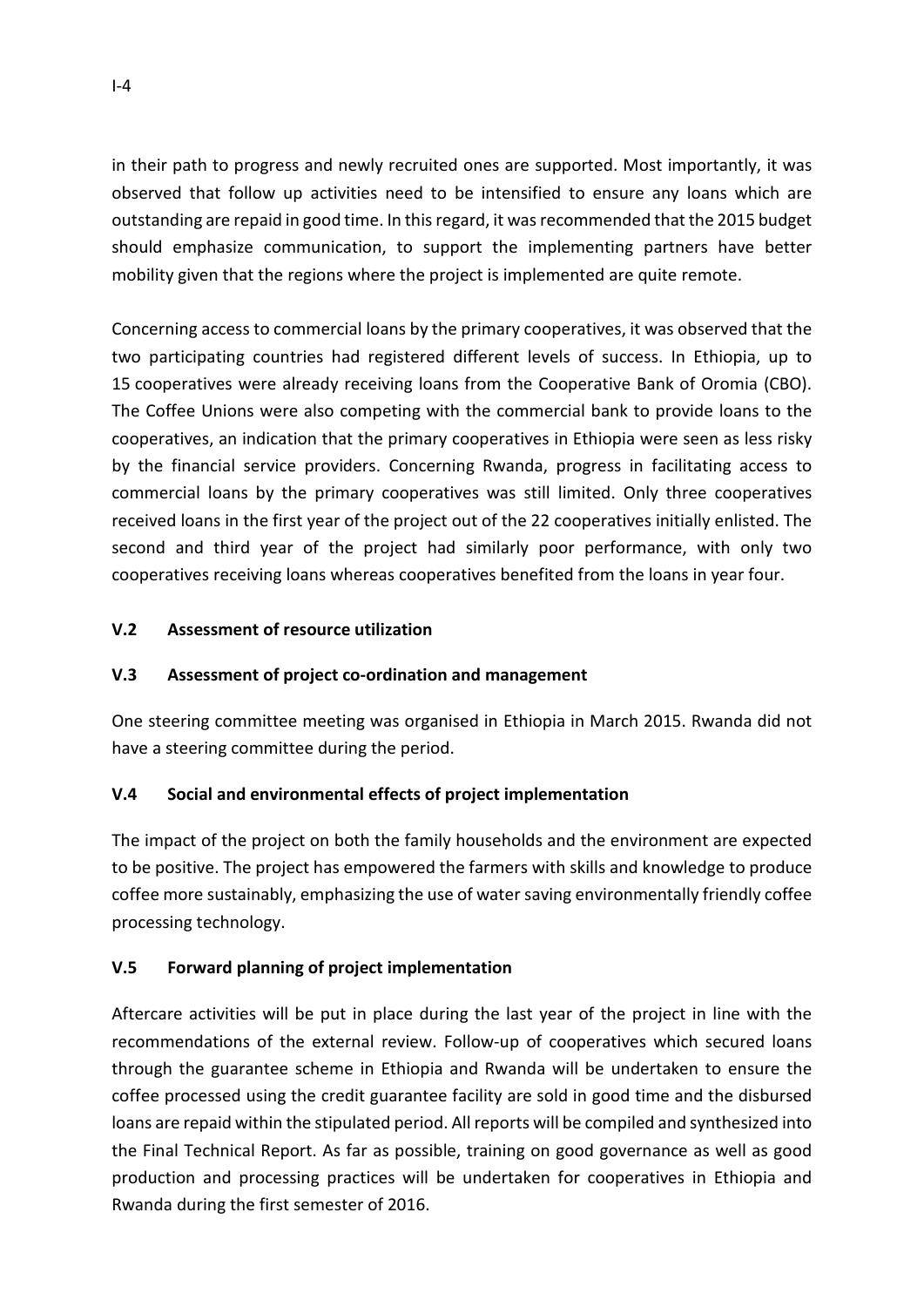### **PROMOTING A SUSTAINABLE COFFEE SECTOR IN BURUNDI**

### **Period covered by the report: July to December 2015**

### **Introduction**

Launched on 23 July 2013, activities take place in seven communes in Ngozi province (Ruhororo, Gashikanwa, Kiremba, Tangara, Ngozi, Nyamurenza and Mwumba), two communes in Karusi province (Gitaramuka and Bugenyuzi), and one commune in Gitega province (Mutaho). The activities detailed below were conducted over the period from July to December 2015 and were in the fields of promoting good agricultural practices; promoting women involvement in coffee farming and income generation activities, access to inputs, finance and markets; business management and pests and diseases management;

### **1. Promoting good agricultural practices that conserve soil, water and the environment**

### **Training in good agricultural practices**

Training in good agricultural practices has continued. Kahawatu has, since the start of its operations, organised practical and theoretical training on good agricultural practices with a particular emphasis on mixed fertiliser application, pruning, mulching, weeding, management of diseases and pests of coffee, erosion control, as well asthe production and the preservation of coffee quality.

### **Promotion of pests and diseases management**

A new introduction to good agricultural practices has been the promotion of beetle traps to address the proliferation of berry borer population in coffee farms. Indeed, the traps are adapted to the biology of the insect and its powerful attractive blend, the trap is a sustainable weapon to reduce the coffee berry borer population, which can cause yield losses of 30% with 100% of berries infested at harvesting time.

#### **Promoting organic fertilization**

Farmers have been trained on a compost tea extraction method. It is a new technique for producing a liquid extract of compost rich in micro-organisms that accelerate mineralization of organic manure applied to coffee trees.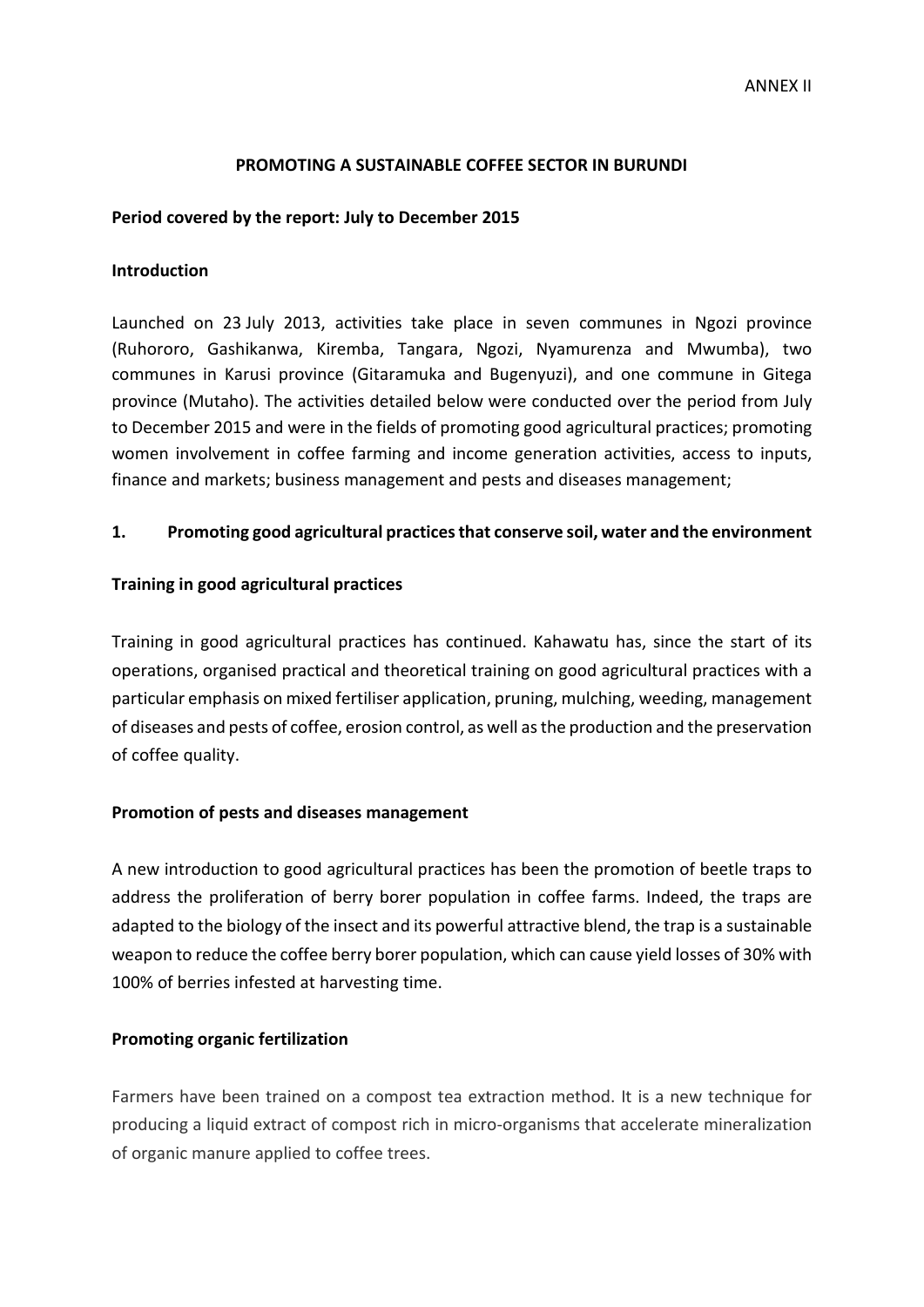## **Promoting coffee as a family business**

The concept developed by Kahawatu includes the need for farmers to get basic skills not just in agronomy but also in broader farm management. Diversification of farm activities, including food crops production have also been introduced. Furthermore, Kahawatu provides workshops on 'coffee as a family business', financial literacy, as well as supports the farmers with agricultural equipment, fertilizer and coffee seedlings.

## **2. Facilitating access to inputs, finance and markets**

All the activities involved in establishing nurseries (sowing, seedling beds, shade houses, potting, pricking out of plantlets, etc.) were conducted once the recruitment of nursery men was complete. The process resulted in the establishment of one nursery at each of the 10 washing stations, supervised by two nursery men per station. The 10 nurseries produced 273,361 plants which will be sold at a subsidised price to farmers during November 2015, enabling the recipients to rejuvenate their ageing plantations. Agricultural materials and equipment were distributed to members in April. These include waterproofs, pruning shears and borer traps. It should be noted that the socio-political situation has hampered the distribution of these tools.

## **3. Promoting gender in the coffee sector**

The Rama Dufatanemunda ('We must stand together') project for sustainable development is a project that supports women coffee farmers. It aims to help improve women coffee farmers' living conditions by making it easier for them to access land, agricultural inputs and capacity-building programmes to promote good agricultural practices. Kahawatu's support for the association includes building capacity to organise and manage the association, cash account bookkeeping, and the planning and drafting of articles and by-laws. With Kahawatu's support, the association has obtained a plot of land that will become a coffee plantation owned fully by the associations' members. Agricultural materials and tools were provided by Kahawatu by way of an incentive. Kahawatu facilitates also the sharing of knowledge through exchange visits with other associations. The association has received a support from the national chapter of the IWCA.

## **4. Fund raising activity**

In order to continue its programme, Kahawatu has started a fund raising activity. Recently a group of employees of the Starbucks coffee company in the United States made a US\$1,400 grant through Kahawatu Burundi to support a female-led cooperative producing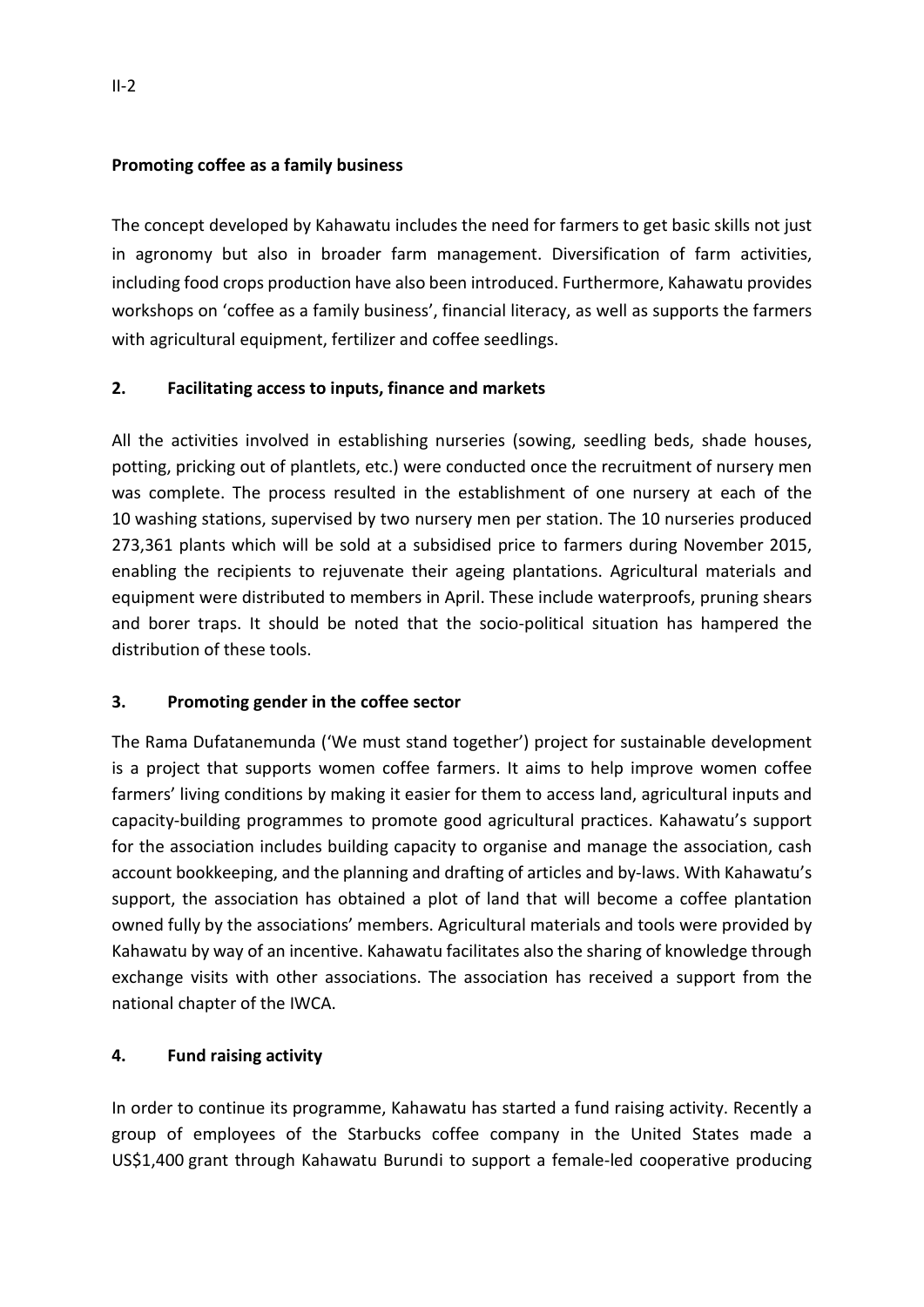coffee in the North of Burundi. With the money raised during a fundraiser the cooperative was able to purchase food crop seeds. The ICO has been approached to assist the fundraising activity by providing a letter of support to Kahawatu.

## **Conclusion**

Most of the activities that had been planned for the period between July and December 2015 were carried out. Nonetheless, some activities experienced delays as a result of the sociopolitical situation. It should be noted that on the ground, the beneficiaries appreciate the support provided by Project Kahawatu and are highly motivated to participate fully in the activities organised.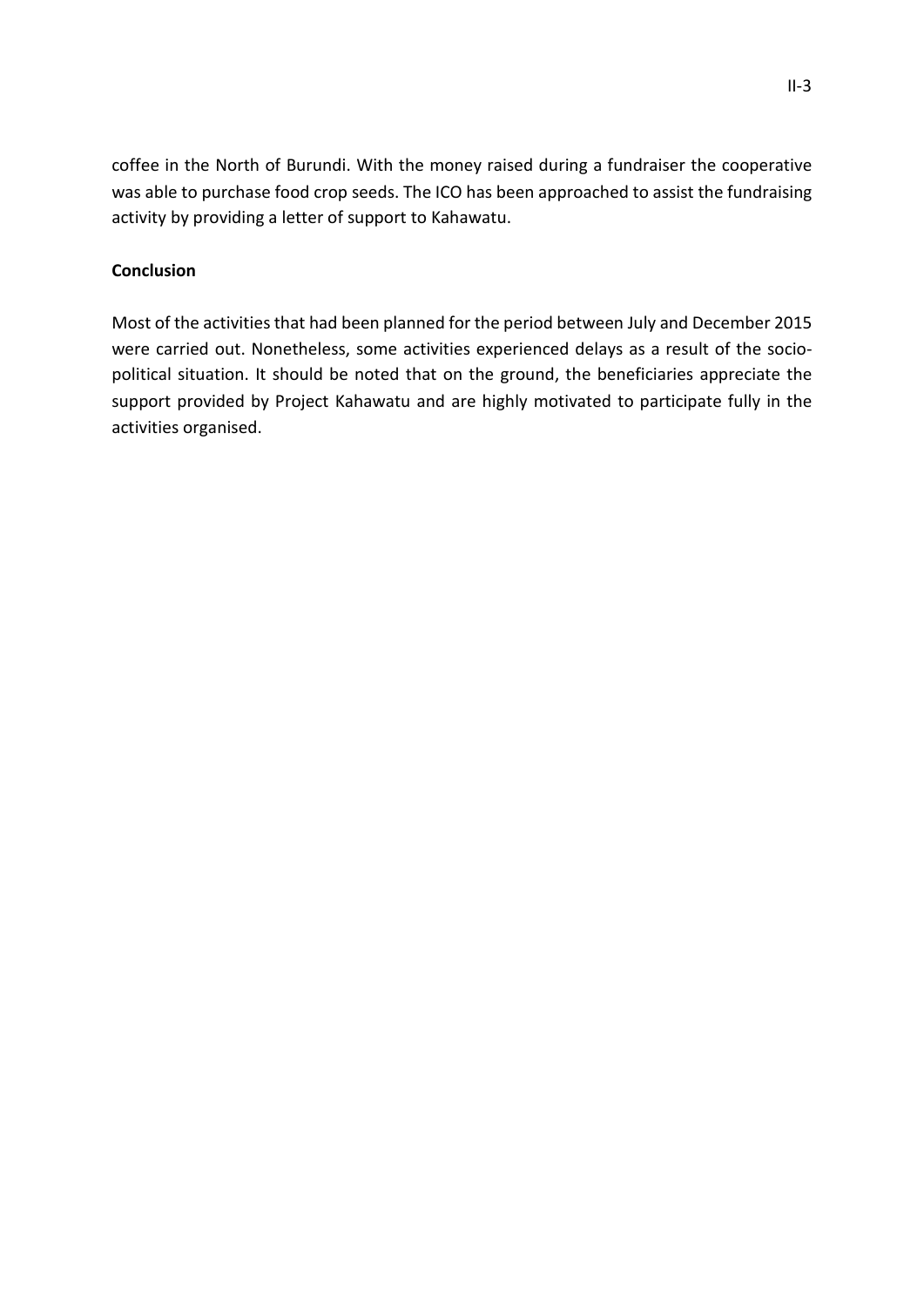## **Qualitative and quantitative rehabilitation of coffee with the aim of improving living conditions of coffee farmers afflicted and displaced by war in the Democratic Republic of Congo CFC/ICO/51**

#### **Period covered by the report: July to December 2015**

### **1. Status of project implementation**

The project is still on track in terms of coffee quality improvement through micro-washing stations and the get-together of coffee growers into specialized coffee cooperatives. The market component improves to an unexpected level with buying intentions of specialty coffee coming from everywhere with interesting quality bonuses compared to New-York (farmers used to get a negative price differential locally) and demand well beyond the current supply capacities of accompanied co-operatives. Nurseries perform better in Idjwi territory but in total, nearly 60% of foreseen seedlings have been planted. However, cooperatives' selling efforts are hampered by free seedling distribution by other projects and organisations (SOPROCOPIV/ELAN, Virunga Coffee). Action-research of local formulas against pest and diseases led in partnership with INERA and UCG are ongoing. Coffee productivity increased 30% which seems normal after two years of intervention thanks to FFS which follow a few steps to remain sustainable.

Major constraints are: timely access to pre-financing, volatility of New York prices for Arabica (in 2015), how to maintain the momentum of coffee growers for building and equipping all new groups of micro-washing stations beyond our budgetary provisions, the firm demand for gourmet coffee from key buyers. The lack of matching money for supporting field trip of ONC's agronomists somehow imbalances our partnership and may worsen as ONC's direction recently decided to halve work time and salaries of its staff in order to cope with the current financial crisis.

## **Component 1: support to the sustainable increase of coffee productivity for smallholder coffee farmers.**

The yield has increased by 44% in Idjwi (0.5t to 0.72 t/ha), 12.5% in Lubero (0.8t to 0.9 tonne/ha) and 10% in Beni (from 1.2t to 1.32 t/ha for 70% of attendees of FFS). The structuring of FFS has been done both in South Kivu (19 groups with 418 total members, amongst them 165 female attendees) and North Kivu 73 groups (23 groups structured with ONC in Kawa Kanzururu and 50 in Kawa Kabuya, totalling 1909 farmers, or on average 26 farmers per FFS). Themes developed in the FFS include weeding, pruning, selective harvest of cherries and pests and disease prevention using local knowledge. FFS have to accelerate sessions everywhere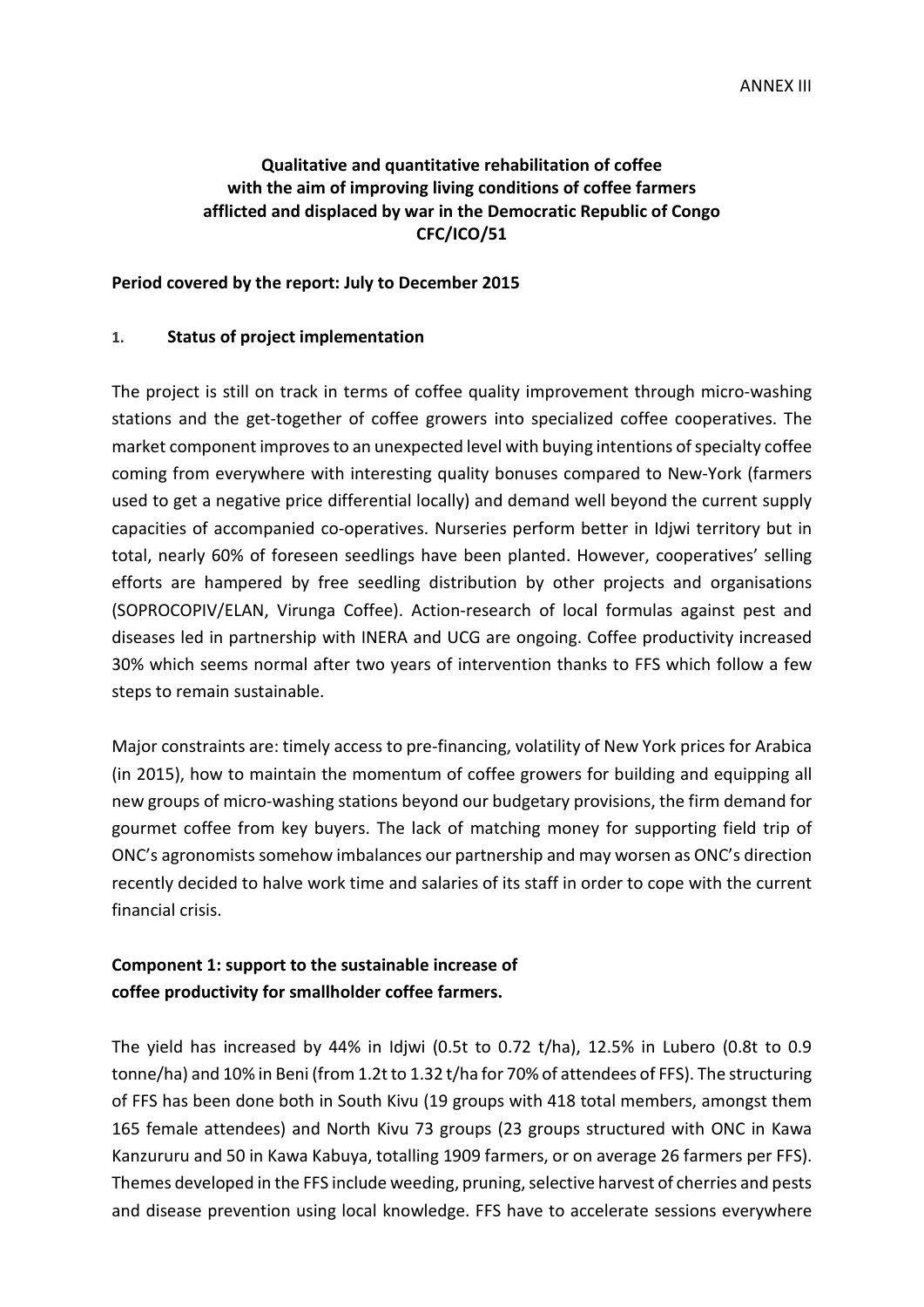with proximity accompaniment by ONC and INERA with a clear repartition of roles. The implementing team is worried by ONC's failure to make available counterpart agronomists, necessary for field work as it is facing budgetary austerity. Discussions are ongoing and the director of ONC/Beni is promising to secure funds for 2016.

## **Component 2: Improving farm gate coffee prices through quality improvement**

During the first semester of 2014, 25.2 tonnes of K4 were sold to SOPEX and SOPROCOPIV by SYDIP (FO partner of VECO) and 19.26 tons of K4 were sold to SOPEX by CPNCK, through the project support), prepared from farm-washed parchment.

Farmers get paid upon delivery of well picked ripe cherries. The price paid was high, inspired by the general increase of New-York prices linked to drought in Brazil. The fact that farmers did no longer have to process cherries at their farm attracted more members. They also expected a second payment after selling the coffee. The 3 cooperatives (the fourth one, CPNCK, is currently in full harvesting season) produced 23.6 tons of K3 and they did sell 19.2 tons to SUCAFINA via Phusys International at 3,700\$/mt.

# **Component 3: enhancing the efficiency of the value chain through better governance of the coffee sector**

A decree limiting government levies for export services to 0.25% of FOB value has been signed by the finance minister and is being applied since last December 2015, as a result of joint advocacy efforts of the exporters association (ASSECCAF), the farmers' confederation CONAPAC and others.

VECO and Its partners are feeding the advocacy groups with data, (export taxes and smuggling of coffee), (in)formal contacts with ministers and provincial governments are nurtured and advice about joint strategies to influence decision makers is discussed.

## **Component 4: inclusive project management and coordination**

The regional project coordinator has supported the whole process by elaborating a model for cooperative by-laws, negotiating and preparing contracts with collaborating partners like ONC, INERA and cooperatives (institutional matters). Coffee growers' structures are meant to be permanent and each project must contribute to that. Many meetings have been held to stress that and to shift the mind-set of those agronomists who are less preoccupied by results than by what remains in their hands after many unpaid salary months.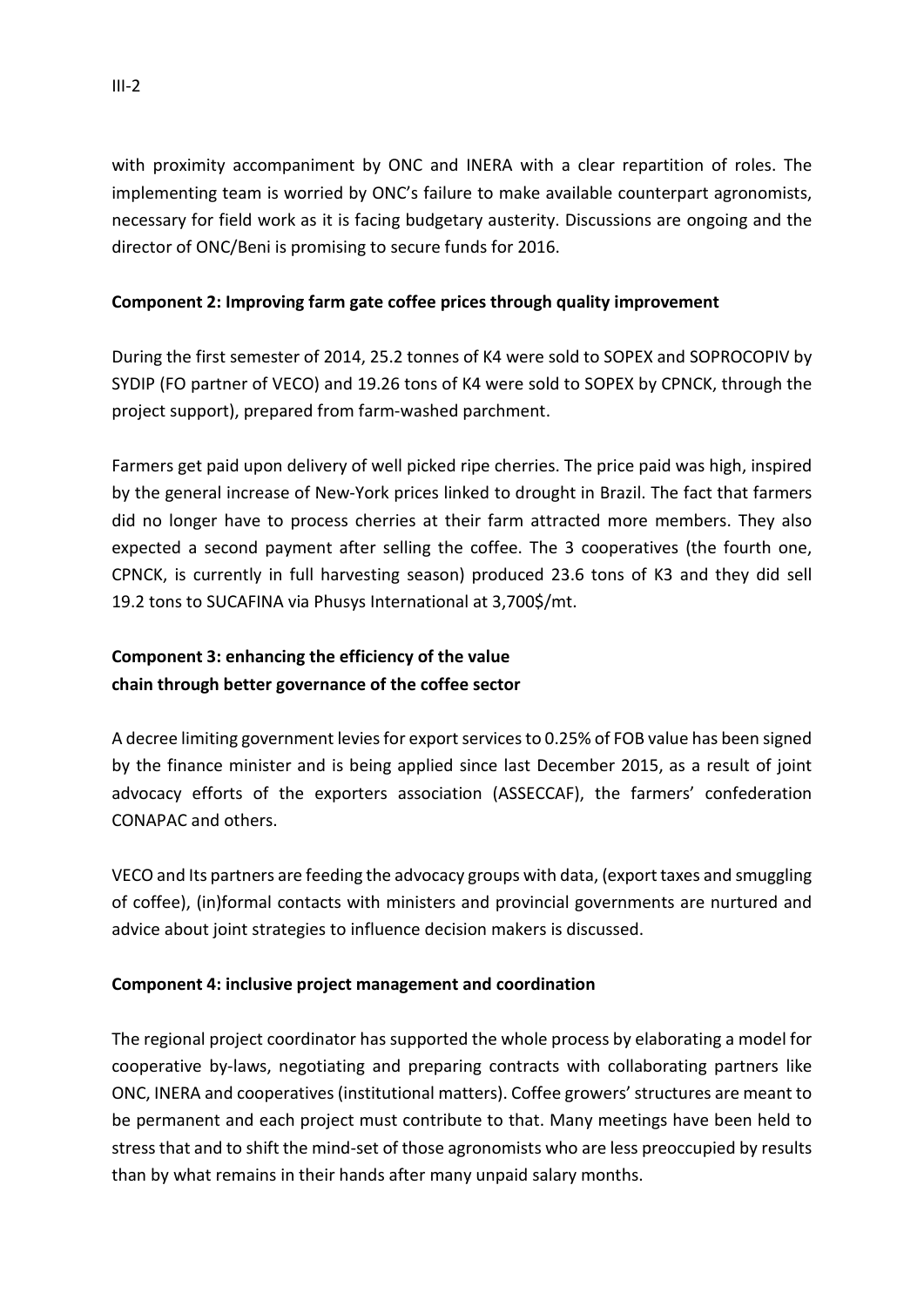### **Assessment of resource utilization**

Up to December 2015, when the project was halfway, expenditure had reached 53 % of the overall budget. Given the unexpected developments in terms of number of new washing stations that more farmers are adhering to, VECO is negotiating a budget frontloading with CFC. VECO did order the necessary equipment for the MWS, even if fiscal immunity has not yet been granted two years after the start of the programme and all import duties and VAT are to be paid. Farmers should indeed not be victimised because of the governments' red tape.

## **Social and environmental effects of project implementation**

Coffee growers are still facing poverty due to their powerless position in the value chain and poor treatment of coffee, low yields and ignorance of the market logic. Grouping farmers into MWS and cooperatives increases their solidarity and business engagement capacities as a strong economic entity. Coffee co-operatives have held their annual assemblies to discuss general matters and ways forward of their coffee business. They did adopt a strategy of selling coffee both by micro-lot and bulking according to geographical axes as a means of remunerating efforts invested in quality and as a way of attracting best prices from gourmet coffee buyers. They also set a strategy of exporting together as a way of reducing costs and fulfilling sales contracts.

## **Forward planning of project implementation**

Equipping more new MWS with material already ordered (import ongoing) and optimizing the existing ones will strengthen the co-operatives in meeting demands of specialty coffee buyers. The plastic sheet for roofs is not resisting against winds as well as hoped: we are replacing them with corrugated steel sheets in a cost sharing system between the project and organized coffee growers. This will allow to maintain a high quality score (even during heavy rainy period like this year's El Niño) and increase the credibility of cooperatives towards confident buyers.

### **Lessons learned**

- The approach adopted by VECO mobilizes both funders and coffee buyers. The ball is in the camp of cooperatives to catch all those golden opportunities
- The quality of coffee is a strong negotiating factor with buyers. International buyers are getting quite excited and are vying to get it once they have tasted coffee from the co-operatives. The market of gourmet coffee is no longer a problem.